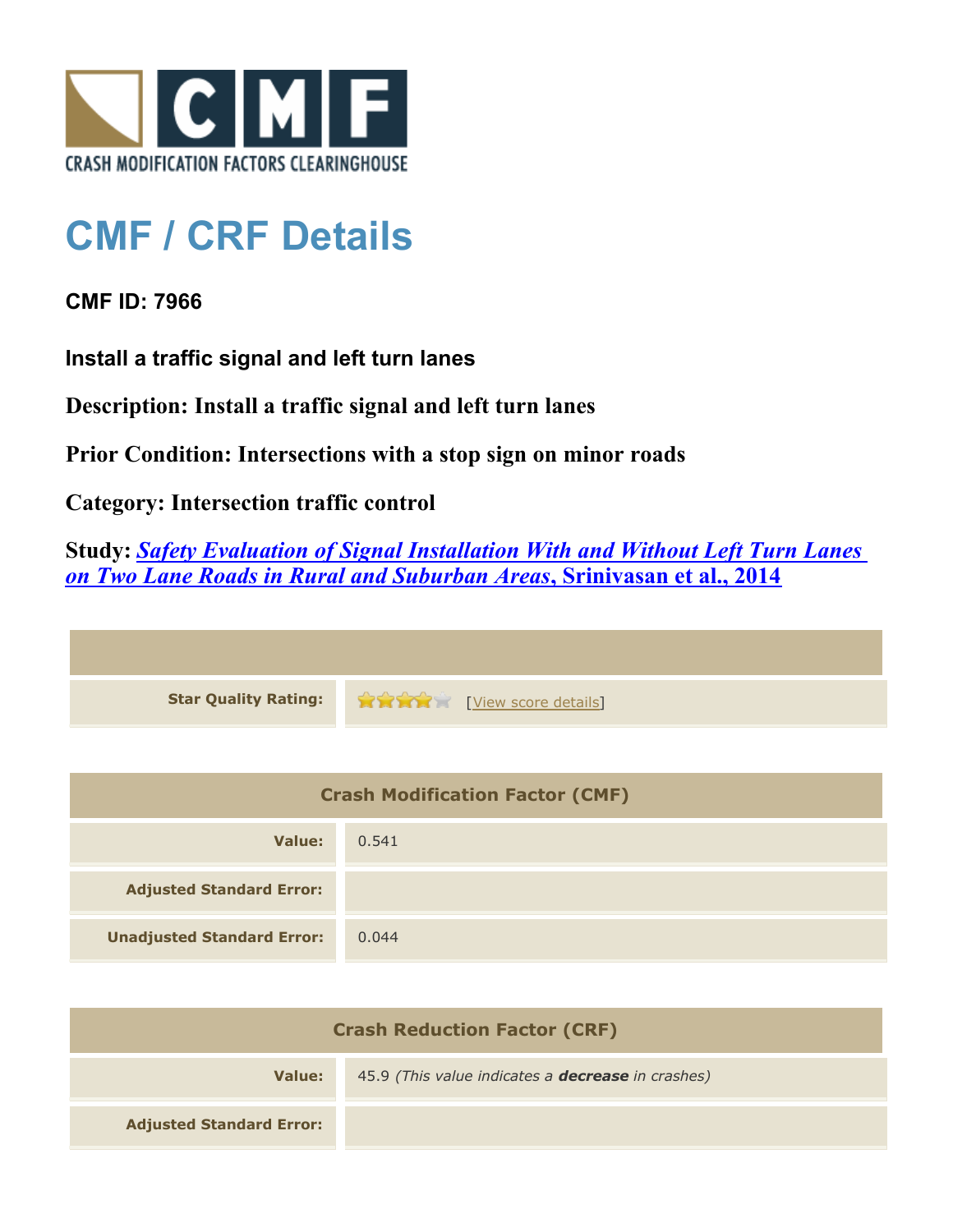| <b>Applicability</b>       |                |
|----------------------------|----------------|
| <b>Crash Type:</b>         | All            |
| <b>Crash Severity:</b>     | All            |
| <b>Roadway Types:</b>      | Not specified  |
| <b>Number of Lanes:</b>    | $\overline{2}$ |
| <b>Road Division Type:</b> |                |
| <b>Speed Limit:</b>        |                |
| <b>Area Type:</b>          | All            |
| <b>Traffic Volume:</b>     |                |
| <b>Time of Day:</b>        | All            |

## *If countermeasure is intersection-based*

| <b>Intersection Type:</b>         | Not specified                                     |
|-----------------------------------|---------------------------------------------------|
| <b>Intersection Geometry:</b>     | $3$ -leg                                          |
| <b>Traffic Control:</b>           | Stop-controlled                                   |
| <b>Major Road Traffic Volume:</b> | 2981 to 18248 Annual Average Daily Traffic (AADT) |
| <b>Minor Road Traffic Volume:</b> | 1852 to 13880 Annual Average Daily Traffic (AADT) |

| <b>Development Details</b>      |              |
|---------------------------------|--------------|
| <b>Date Range of Data Used:</b> | 1992 to 2012 |
| <b>Municipality:</b>            |              |
| State:                          | NC           |